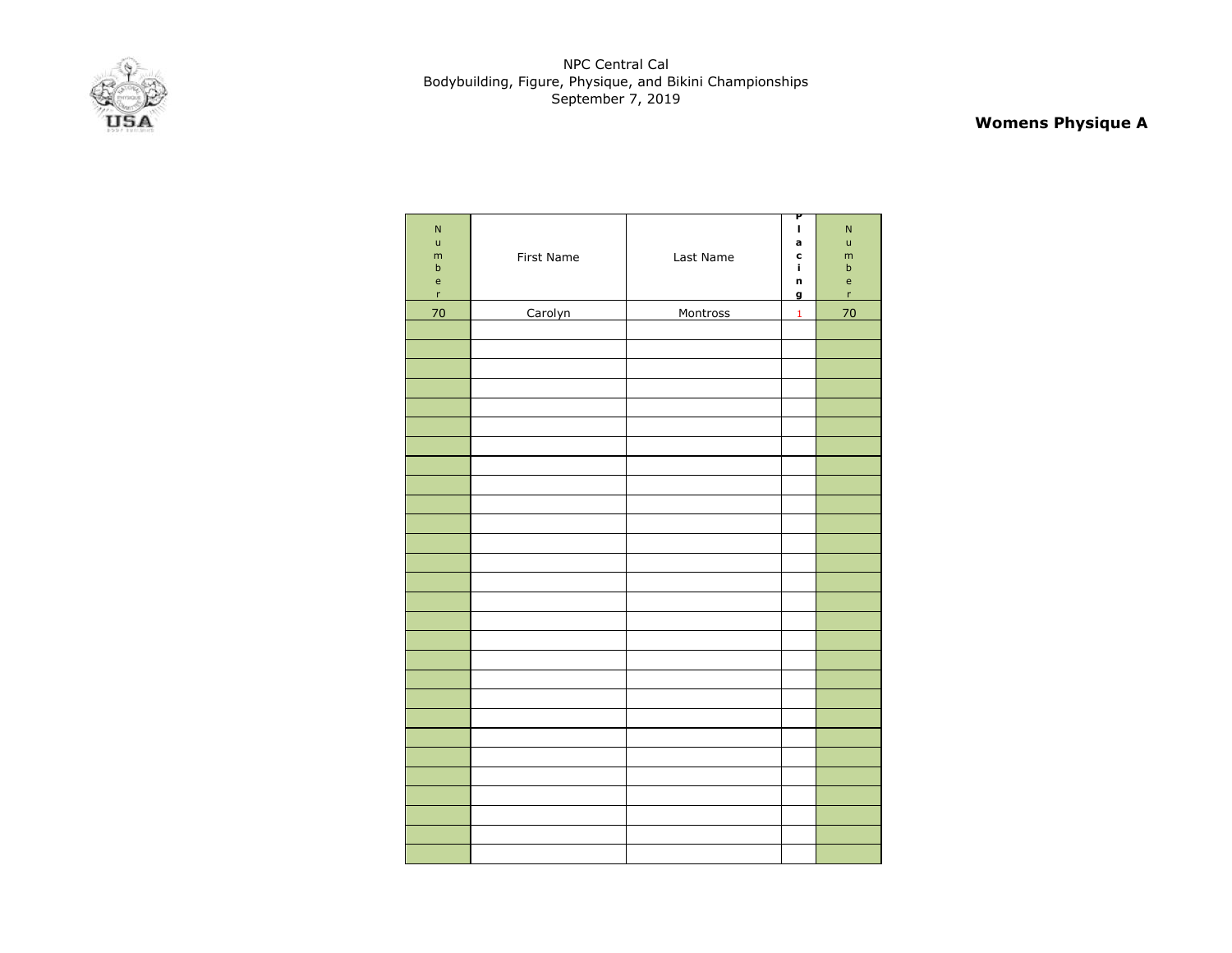

# **Womens Physique B**

| ${\sf N}$<br>$\mathsf{u}$<br>m<br>$\sf b$<br>$\mathsf{e}% _{0}\left( \mathsf{e}_{0}\right)$<br>$\mathsf{r}$ | First Name | Last Name | P<br>I<br>a<br>$\mathbf c$<br>i,<br>n<br>$\overline{g}$ | $\mathsf{N}$<br>ū<br>m<br>$\sf b$<br>$\mathsf{e}$<br>'n |
|-------------------------------------------------------------------------------------------------------------|------------|-----------|---------------------------------------------------------|---------------------------------------------------------|
| 71                                                                                                          | Pamela     | Porter    | $\mathbf{1}$                                            | 71                                                      |
|                                                                                                             |            |           |                                                         |                                                         |
|                                                                                                             |            |           |                                                         |                                                         |
|                                                                                                             |            |           |                                                         |                                                         |
|                                                                                                             |            |           |                                                         |                                                         |
|                                                                                                             |            |           |                                                         |                                                         |
|                                                                                                             |            |           |                                                         |                                                         |
|                                                                                                             |            |           |                                                         |                                                         |
|                                                                                                             |            |           |                                                         |                                                         |
|                                                                                                             |            |           |                                                         |                                                         |
|                                                                                                             |            |           |                                                         |                                                         |
|                                                                                                             |            |           |                                                         |                                                         |
|                                                                                                             |            |           |                                                         |                                                         |
|                                                                                                             |            |           |                                                         |                                                         |
|                                                                                                             |            |           |                                                         |                                                         |
|                                                                                                             |            |           |                                                         |                                                         |
|                                                                                                             |            |           |                                                         |                                                         |
|                                                                                                             |            |           |                                                         |                                                         |
|                                                                                                             |            |           |                                                         |                                                         |
|                                                                                                             |            |           |                                                         |                                                         |
|                                                                                                             |            |           |                                                         |                                                         |
|                                                                                                             |            |           |                                                         |                                                         |
|                                                                                                             |            |           |                                                         |                                                         |
|                                                                                                             |            |           |                                                         |                                                         |
|                                                                                                             |            |           |                                                         |                                                         |
|                                                                                                             |            |           |                                                         |                                                         |
|                                                                                                             |            |           |                                                         |                                                         |
|                                                                                                             |            |           |                                                         |                                                         |
|                                                                                                             |            |           |                                                         |                                                         |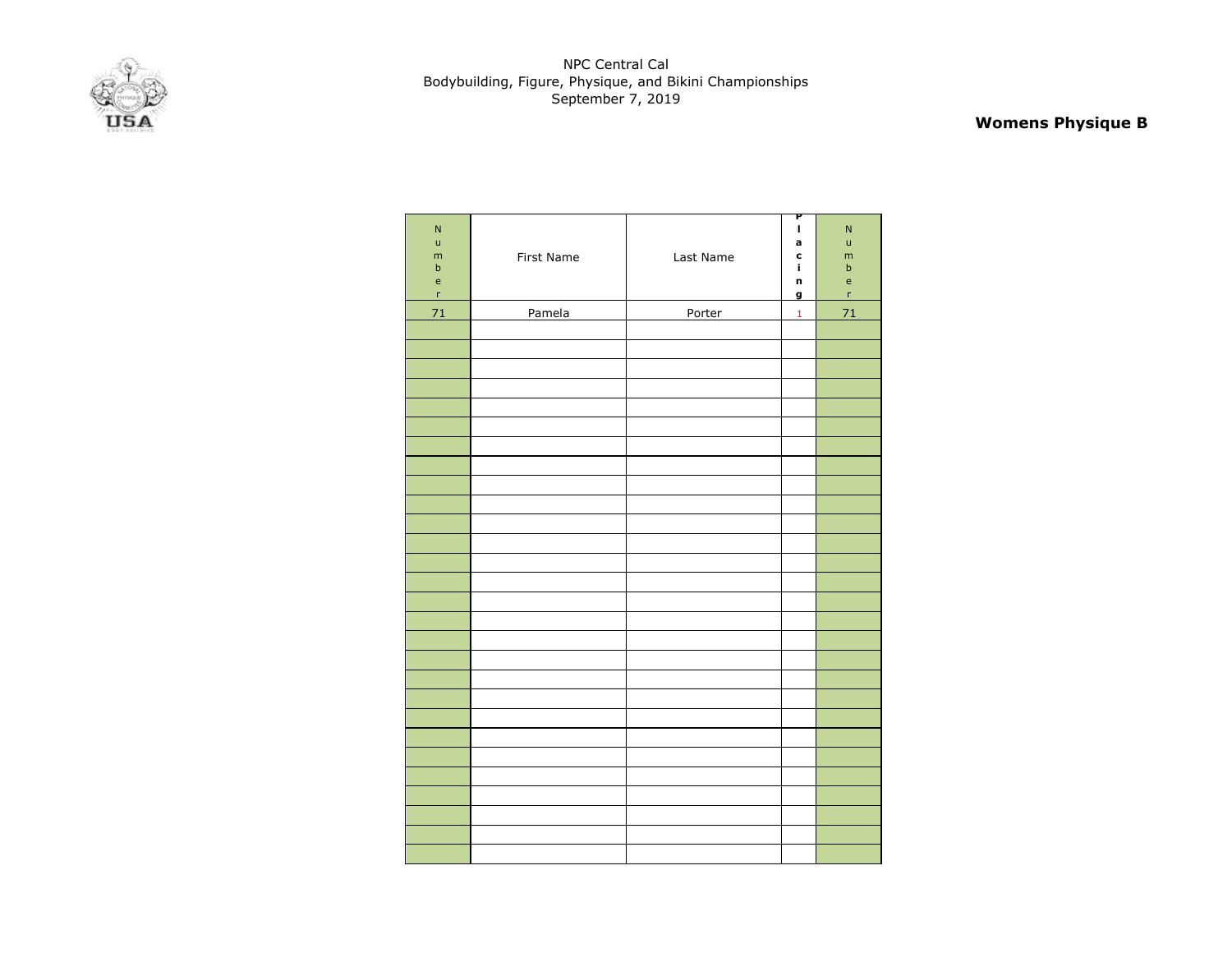

# **Masters Figure 45+**

| $\overline{\mathsf{N}}$<br>ū<br>m<br>$\mathbf b$<br>e<br>$\mathsf{r}$ | First Name | Last Name | P<br>I<br>a<br>C<br>i,<br>n<br>g | N<br>ū<br>m<br>$\mathbf b$<br>e<br>r |
|-----------------------------------------------------------------------|------------|-----------|----------------------------------|--------------------------------------|
| 72                                                                    | Nina       | Jones     | $\mathbf 1$                      | 72                                   |
| 73                                                                    | Mona       | Cummings  | $\overline{\mathbf{4}}$          | 73                                   |
| 74                                                                    | Gina       | Jones     | $\overline{2}$                   | 74                                   |
| 75                                                                    | Michelle   | Maher     | 5                                | 75                                   |
| 125                                                                   | Lisa       | Lopez     | $\overline{\mathbf{3}}$          | 125                                  |
|                                                                       |            |           |                                  |                                      |
|                                                                       |            |           |                                  |                                      |
|                                                                       |            |           |                                  |                                      |
|                                                                       |            |           |                                  |                                      |
|                                                                       |            |           |                                  |                                      |
|                                                                       |            |           |                                  |                                      |
|                                                                       |            |           |                                  |                                      |
|                                                                       |            |           |                                  |                                      |
|                                                                       |            |           |                                  |                                      |
|                                                                       |            |           |                                  |                                      |
|                                                                       |            |           |                                  |                                      |
|                                                                       |            |           |                                  |                                      |
|                                                                       |            |           |                                  |                                      |
|                                                                       |            |           |                                  |                                      |
|                                                                       |            |           |                                  |                                      |
|                                                                       |            |           |                                  |                                      |
|                                                                       |            |           |                                  |                                      |
|                                                                       |            |           |                                  |                                      |
|                                                                       |            |           |                                  |                                      |
|                                                                       |            |           |                                  |                                      |
|                                                                       |            |           |                                  |                                      |
|                                                                       |            |           |                                  |                                      |
|                                                                       |            |           |                                  |                                      |
|                                                                       |            |           |                                  |                                      |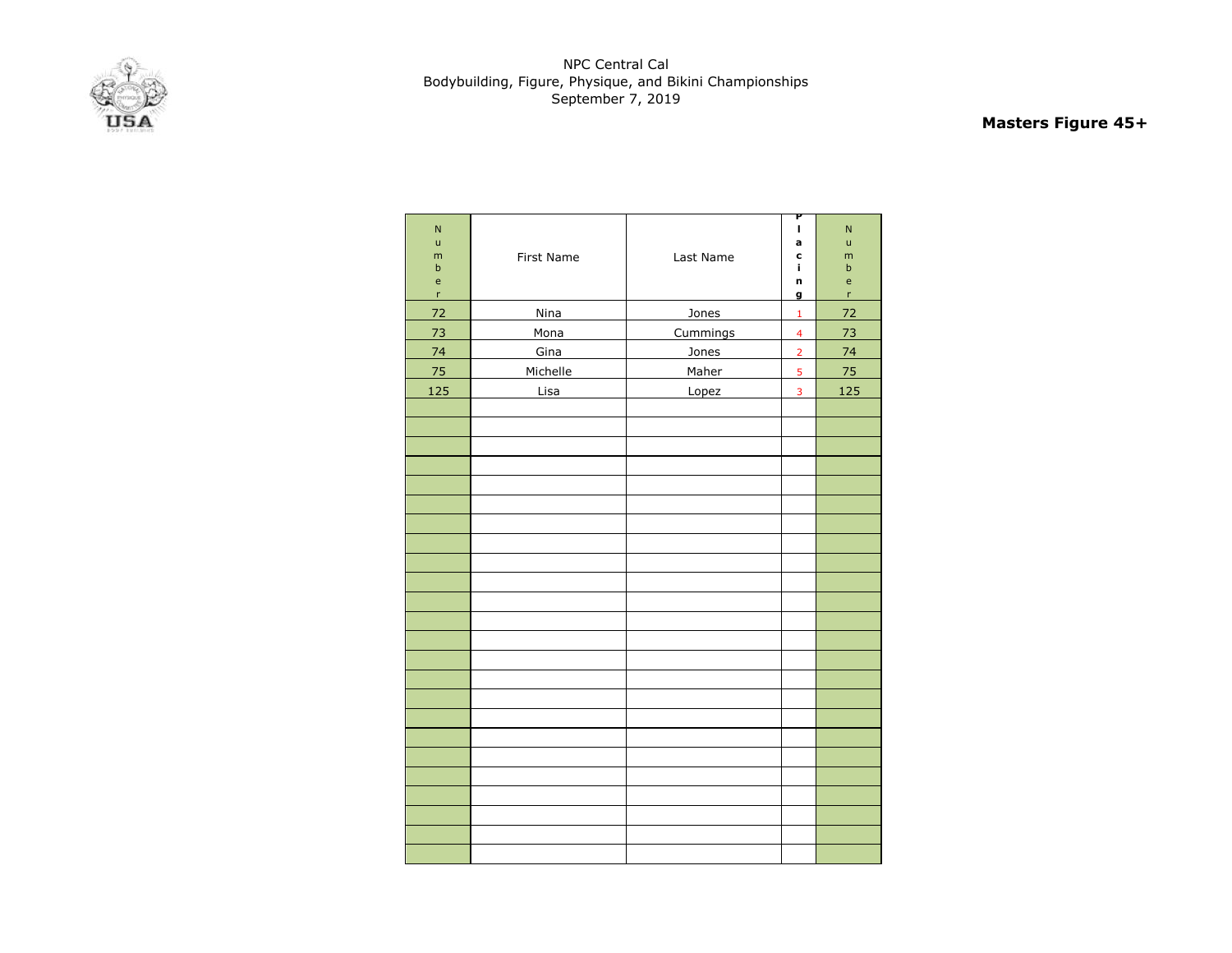

# **Masters Figure 35+A**

| $\overline{\mathsf{N}}$<br>$\mathsf{u}%$<br>${\sf m}$<br>$\sf b$<br>$\mathsf{e}% _{0}\left( \mathsf{e}\right)$<br>$\mathsf{r}$ | First Name  | Last Name | P<br>I<br>a<br>C<br>í.<br>n<br>g | $\overline{\mathsf{N}}$<br>$\mathsf{u}%$<br>m<br>$\sf b$<br>$\mathsf{e}% _{0}\left( \mathsf{e}_{0}\right)$<br>$\bar{\mathbf{r}}$ |
|--------------------------------------------------------------------------------------------------------------------------------|-------------|-----------|----------------------------------|----------------------------------------------------------------------------------------------------------------------------------|
| 72                                                                                                                             | <b>Nina</b> | Jones     | $\mathbf 1$                      | 72                                                                                                                               |
| 76                                                                                                                             | Kiana       | Mira      | $\overline{2}$                   | 76                                                                                                                               |
|                                                                                                                                |             |           |                                  |                                                                                                                                  |
|                                                                                                                                |             |           |                                  |                                                                                                                                  |
|                                                                                                                                |             |           |                                  |                                                                                                                                  |
|                                                                                                                                |             |           |                                  |                                                                                                                                  |
|                                                                                                                                |             |           |                                  |                                                                                                                                  |
|                                                                                                                                |             |           |                                  |                                                                                                                                  |
|                                                                                                                                |             |           |                                  |                                                                                                                                  |
|                                                                                                                                |             |           |                                  |                                                                                                                                  |
|                                                                                                                                |             |           |                                  |                                                                                                                                  |
|                                                                                                                                |             |           |                                  |                                                                                                                                  |
|                                                                                                                                |             |           |                                  |                                                                                                                                  |
|                                                                                                                                |             |           |                                  |                                                                                                                                  |
|                                                                                                                                |             |           |                                  |                                                                                                                                  |
|                                                                                                                                |             |           |                                  |                                                                                                                                  |
|                                                                                                                                |             |           |                                  |                                                                                                                                  |
|                                                                                                                                |             |           |                                  |                                                                                                                                  |
|                                                                                                                                |             |           |                                  |                                                                                                                                  |
|                                                                                                                                |             |           |                                  |                                                                                                                                  |
|                                                                                                                                |             |           |                                  |                                                                                                                                  |
|                                                                                                                                |             |           |                                  |                                                                                                                                  |
|                                                                                                                                |             |           |                                  |                                                                                                                                  |
|                                                                                                                                |             |           |                                  |                                                                                                                                  |
|                                                                                                                                |             |           |                                  |                                                                                                                                  |
|                                                                                                                                |             |           |                                  |                                                                                                                                  |
|                                                                                                                                |             |           |                                  |                                                                                                                                  |
|                                                                                                                                |             |           |                                  |                                                                                                                                  |
|                                                                                                                                |             |           |                                  |                                                                                                                                  |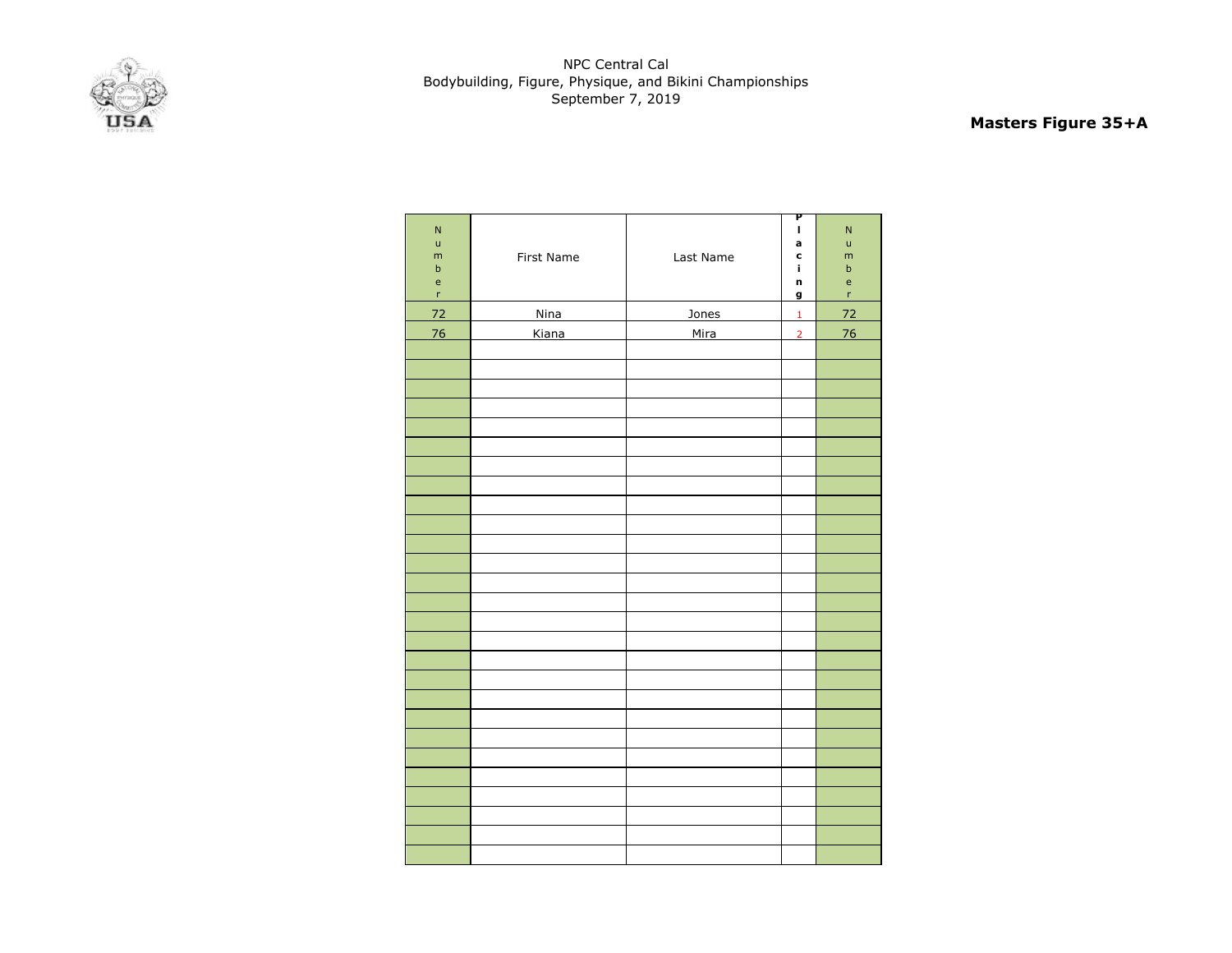

# **Masters Figure 35+B**

| $\overline{\mathsf{N}}$<br>ū<br>m<br>$\mathsf b$<br>e<br>$\mathsf{r}$ | First Name | Last Name  | P<br>ı<br>a<br>C<br>j,<br>n<br>g | N<br>ū<br>m<br>b<br>e<br>r |
|-----------------------------------------------------------------------|------------|------------|----------------------------------|----------------------------|
| 75                                                                    | Michelle   | Maher      | $\overline{\mathbf{4}}$          | 75                         |
| 77                                                                    | Heidi      | Hallenberg | 3                                | 77                         |
| 91                                                                    | Casey      | Gilday     | $\overline{2}$                   | 91                         |
| 126                                                                   | Michelle   | Upchurch   | $\mathbf 1$                      | 126                        |
|                                                                       |            |            |                                  |                            |
|                                                                       |            |            |                                  |                            |
|                                                                       |            |            |                                  |                            |
|                                                                       |            |            |                                  |                            |
|                                                                       |            |            |                                  |                            |
|                                                                       |            |            |                                  |                            |
|                                                                       |            |            |                                  |                            |
|                                                                       |            |            |                                  |                            |
|                                                                       |            |            |                                  |                            |
|                                                                       |            |            |                                  |                            |
|                                                                       |            |            |                                  |                            |
|                                                                       |            |            |                                  |                            |
|                                                                       |            |            |                                  |                            |
|                                                                       |            |            |                                  |                            |
|                                                                       |            |            |                                  |                            |
|                                                                       |            |            |                                  |                            |
|                                                                       |            |            |                                  |                            |
|                                                                       |            |            |                                  |                            |
|                                                                       |            |            |                                  |                            |
|                                                                       |            |            |                                  |                            |
|                                                                       |            |            |                                  |                            |
|                                                                       |            |            |                                  |                            |
|                                                                       |            |            |                                  |                            |
|                                                                       |            |            |                                  |                            |
|                                                                       |            |            |                                  |                            |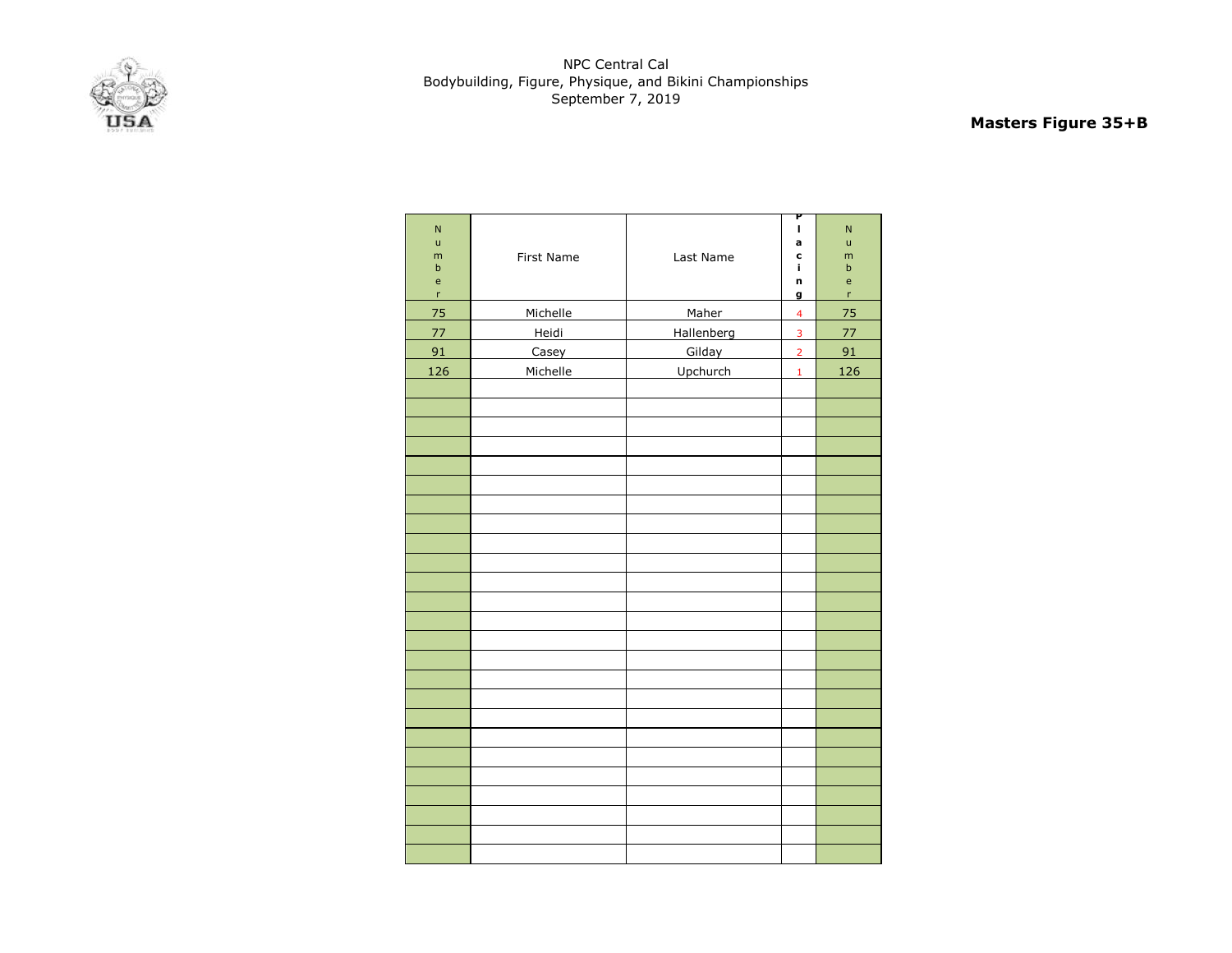

# **Novice Figure A**

| $\overline{N}$<br>ū<br>m<br>$\sf b$<br>e<br>$\mathsf{r}$ | First Name | Last Name        | P<br>$\mathbf{I}$<br>a<br>C<br>i,<br>n<br>g | N<br>ū<br>m<br>b<br>e<br>r |
|----------------------------------------------------------|------------|------------------|---------------------------------------------|----------------------------|
| 70                                                       | Carolyn    | Montross         | $\mathbf 1$                                 | 70                         |
| 73                                                       | Mona       | Cummings         | 6                                           | 73                         |
| 74                                                       | Gina       | Jones            | $\overline{4}$                              | 74                         |
| 78                                                       | Erika      | Ramirez          | $\overline{2}$                              | 78                         |
| 79                                                       | Patricia   | De La O          | $\overline{7}$                              | 79                         |
| 81                                                       | KaitLyn    | Pegueres-McComis | $\overline{3}$                              | 81                         |
| 125                                                      | Lisa       | Lopez            | 5                                           | 125                        |
|                                                          |            |                  |                                             |                            |
|                                                          |            |                  |                                             |                            |
|                                                          |            |                  |                                             |                            |
|                                                          |            |                  |                                             |                            |
|                                                          |            |                  |                                             |                            |
|                                                          |            |                  |                                             |                            |
|                                                          |            |                  |                                             |                            |
|                                                          |            |                  |                                             |                            |
|                                                          |            |                  |                                             |                            |
|                                                          |            |                  |                                             |                            |
|                                                          |            |                  |                                             |                            |
|                                                          |            |                  |                                             |                            |
|                                                          |            |                  |                                             |                            |
|                                                          |            |                  |                                             |                            |
|                                                          |            |                  |                                             |                            |
|                                                          |            |                  |                                             |                            |
|                                                          |            |                  |                                             |                            |
|                                                          |            |                  |                                             |                            |
|                                                          |            |                  |                                             |                            |
|                                                          |            |                  |                                             |                            |
|                                                          |            |                  |                                             |                            |
|                                                          |            |                  |                                             |                            |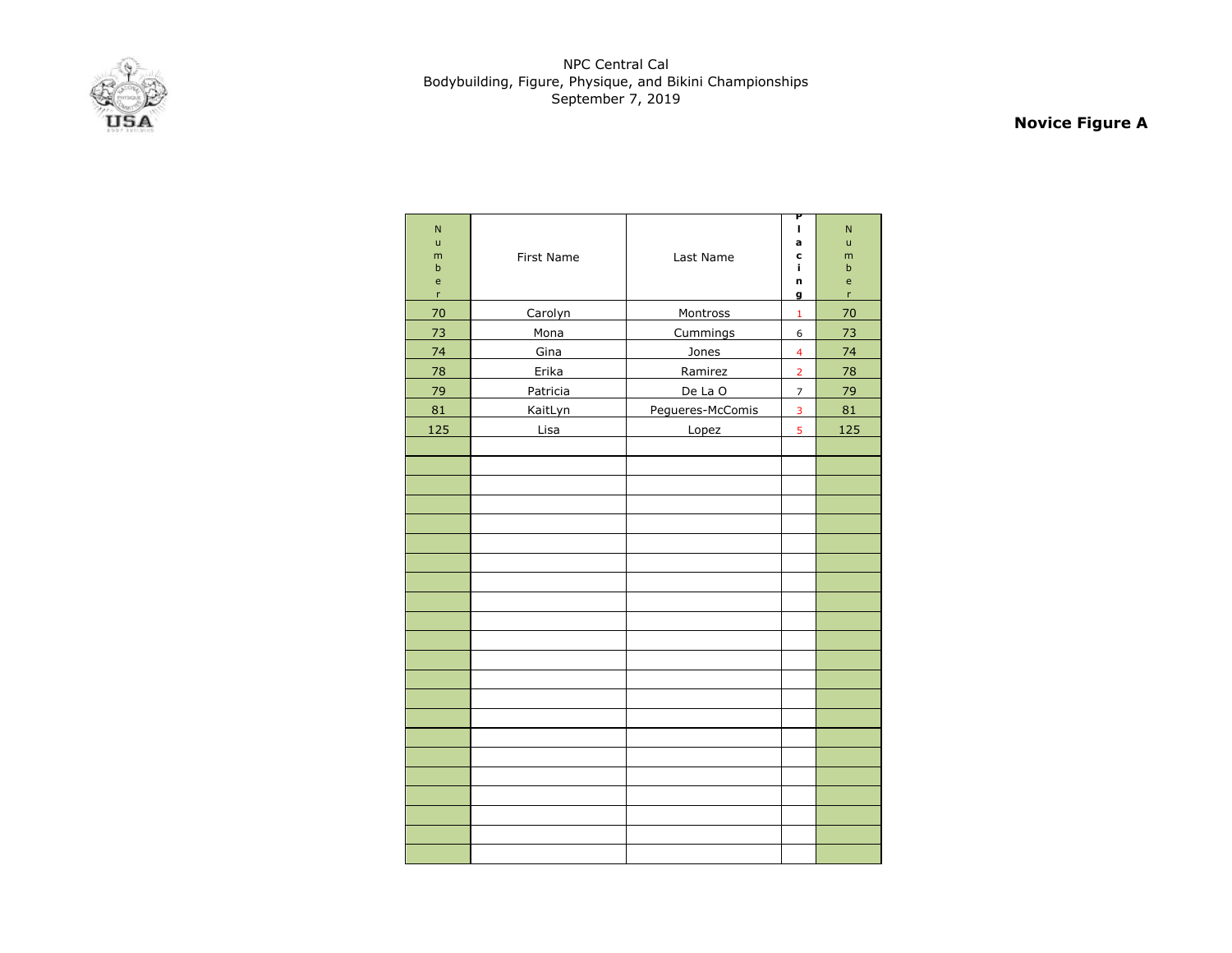

# **Novice Figure B**

| $\mathsf{N}$<br>$\mathsf{u}$<br>m<br>$\sf b$<br>$\mathsf{e}% _{0}\left( \mathsf{e}_{0}\right)$<br>$\bar{\mathbf{r}}$ | First Name | Last Name  | P<br>I<br>a<br>c<br>î.<br>n<br>g | $\mathsf{N}$<br>$\mathsf{u}$<br>m<br>$\sf b$<br>$\mathsf{e}$<br>r |
|----------------------------------------------------------------------------------------------------------------------|------------|------------|----------------------------------|-------------------------------------------------------------------|
| 80                                                                                                                   | Kaitlin    | Martindale | $\mathbf{1}$                     | 80                                                                |
| 126                                                                                                                  | Michelle   | Upchurch   | $\overline{2}$                   | 126                                                               |
|                                                                                                                      |            |            |                                  |                                                                   |
|                                                                                                                      |            |            |                                  |                                                                   |
|                                                                                                                      |            |            |                                  |                                                                   |
|                                                                                                                      |            |            |                                  |                                                                   |
|                                                                                                                      |            |            |                                  |                                                                   |
|                                                                                                                      |            |            |                                  |                                                                   |
|                                                                                                                      |            |            |                                  |                                                                   |
|                                                                                                                      |            |            |                                  |                                                                   |
|                                                                                                                      |            |            |                                  |                                                                   |
|                                                                                                                      |            |            |                                  |                                                                   |
|                                                                                                                      |            |            |                                  |                                                                   |
|                                                                                                                      |            |            |                                  |                                                                   |
|                                                                                                                      |            |            |                                  |                                                                   |
|                                                                                                                      |            |            |                                  |                                                                   |
|                                                                                                                      |            |            |                                  |                                                                   |
|                                                                                                                      |            |            |                                  |                                                                   |
|                                                                                                                      |            |            |                                  |                                                                   |
|                                                                                                                      |            |            |                                  |                                                                   |
|                                                                                                                      |            |            |                                  |                                                                   |
|                                                                                                                      |            |            |                                  |                                                                   |
|                                                                                                                      |            |            |                                  |                                                                   |
|                                                                                                                      |            |            |                                  |                                                                   |
|                                                                                                                      |            |            |                                  |                                                                   |
|                                                                                                                      |            |            |                                  |                                                                   |
|                                                                                                                      |            |            |                                  |                                                                   |
|                                                                                                                      |            |            |                                  |                                                                   |
|                                                                                                                      |            |            |                                  |                                                                   |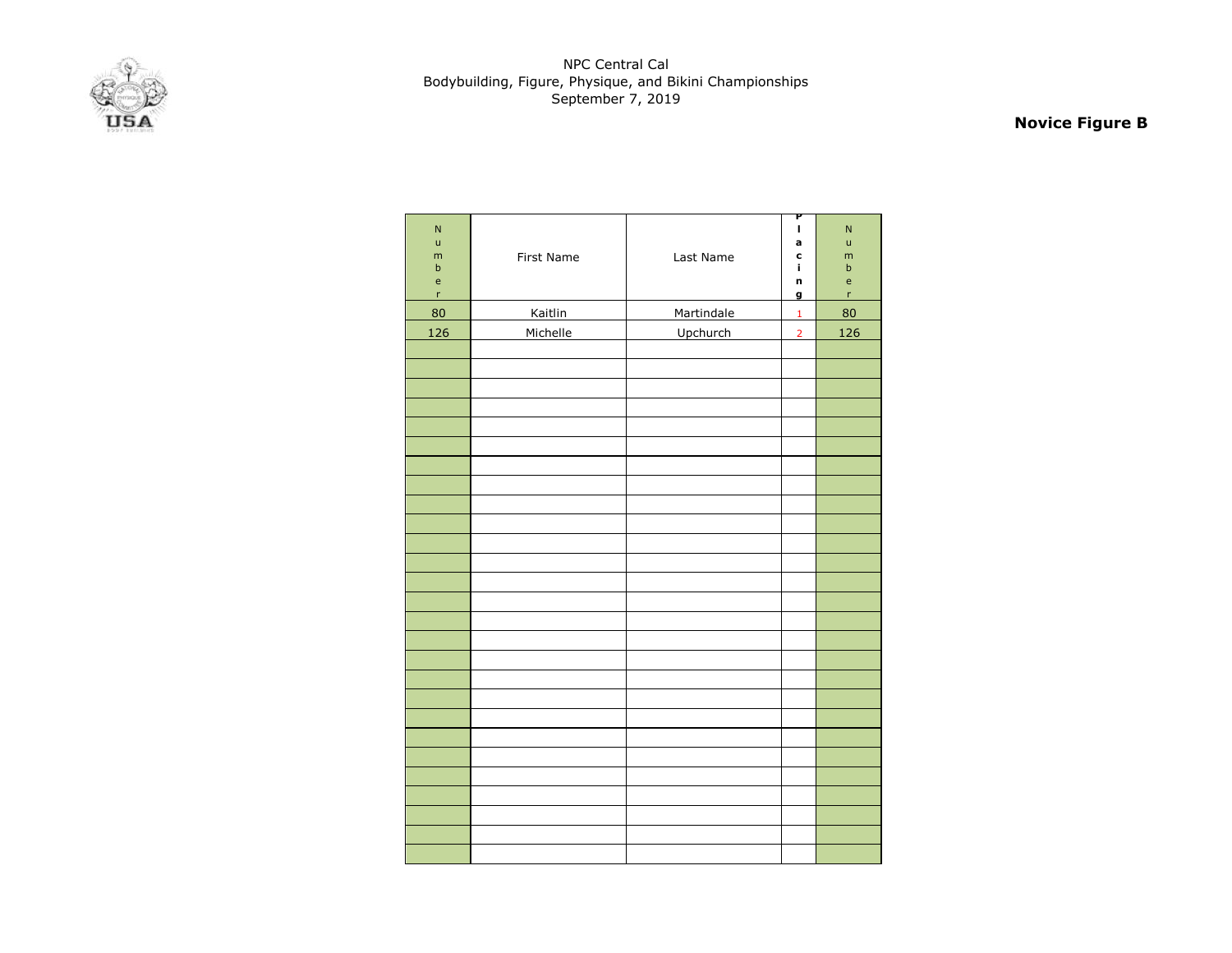

# **Open Figure A**

| $\overline{N}$<br>ū<br>m<br>$\sf b$<br>e<br>$\mathsf{r}$ | First Name     | Last Name        | P<br>I<br>a<br>C<br>j,<br>n<br>g | $\mathsf{N}$<br>ū<br>m<br>$\sf b$<br>e<br>'n |
|----------------------------------------------------------|----------------|------------------|----------------------------------|----------------------------------------------|
| 70                                                       | Carolyn        | Montross         | $\mathbf 1$                      | 70                                           |
| 81                                                       | KaitLyn        | Pegueres-McComis | $\overline{2}$                   | 81                                           |
| 82                                                       | Jahnavi        | Dharan           | $\overline{\mathbf{4}}$          | 82                                           |
| 83                                                       | <b>Britney</b> | Quiroz           | 3                                | 83                                           |
|                                                          |                |                  |                                  |                                              |
|                                                          |                |                  |                                  |                                              |
|                                                          |                |                  |                                  |                                              |
|                                                          |                |                  |                                  |                                              |
|                                                          |                |                  |                                  |                                              |
|                                                          |                |                  |                                  |                                              |
|                                                          |                |                  |                                  |                                              |
|                                                          |                |                  |                                  |                                              |
|                                                          |                |                  |                                  |                                              |
|                                                          |                |                  |                                  |                                              |
|                                                          |                |                  |                                  |                                              |
|                                                          |                |                  |                                  |                                              |
|                                                          |                |                  |                                  |                                              |
|                                                          |                |                  |                                  |                                              |
|                                                          |                |                  |                                  |                                              |
|                                                          |                |                  |                                  |                                              |
|                                                          |                |                  |                                  |                                              |
|                                                          |                |                  |                                  |                                              |
|                                                          |                |                  |                                  |                                              |
|                                                          |                |                  |                                  |                                              |
|                                                          |                |                  |                                  |                                              |
|                                                          |                |                  |                                  |                                              |
|                                                          |                |                  |                                  |                                              |
|                                                          |                |                  |                                  |                                              |
|                                                          |                |                  |                                  |                                              |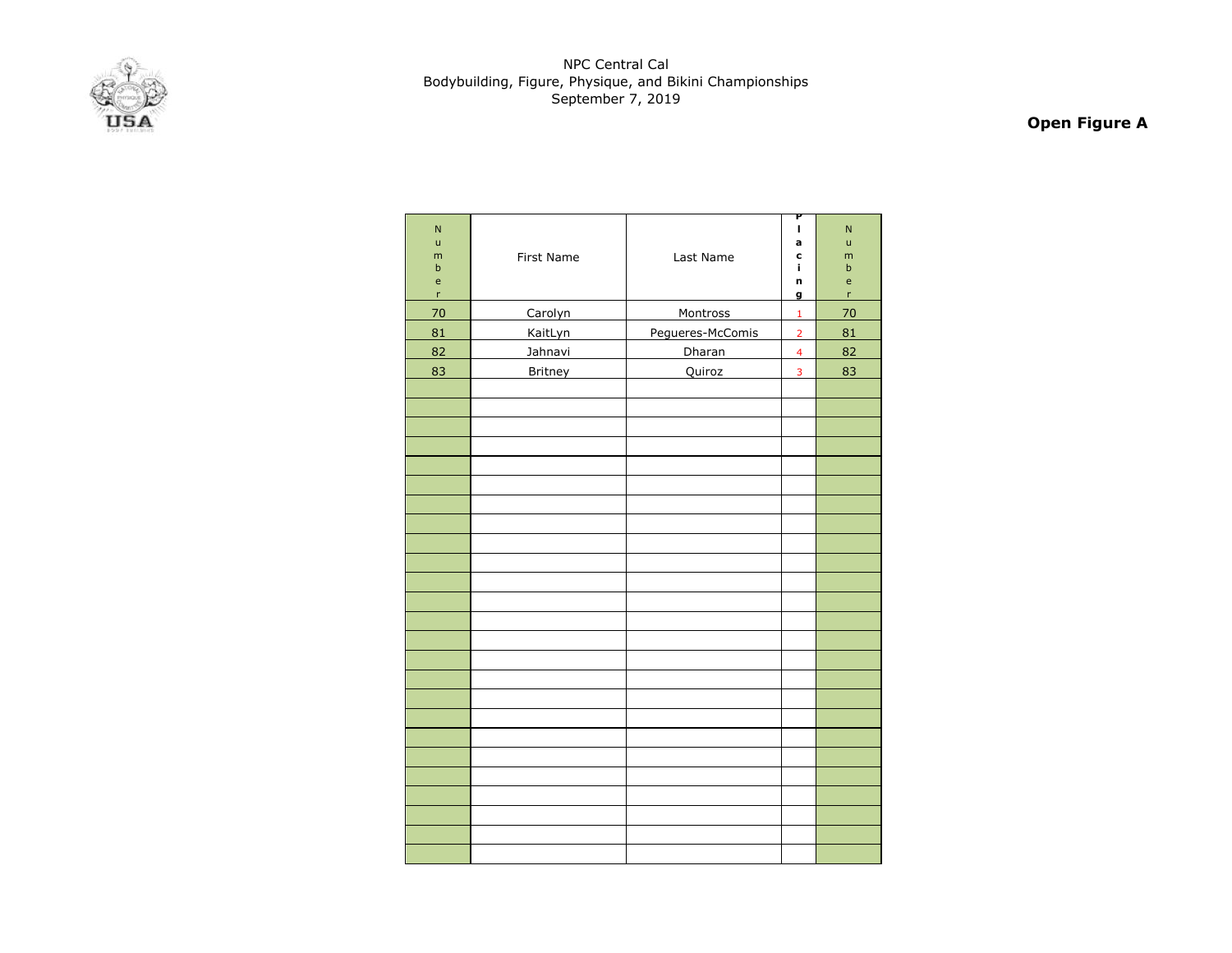

# **Open Figure B**

| $\mathsf{N}$<br>$\mathsf{u}%$<br>${\sf m}$<br>$\sf b$<br>$\mathsf{e}% _{0}\left( \mathsf{e}\right)$<br>$\mathsf{r}$ | First Name | Last Name | P<br>$\mathbf I$<br>a<br>c<br>í.<br>n<br>g | $\overline{\mathsf{N}}$<br>$\mathsf{u}%$<br>m<br>$\sf b$<br>$\mathsf{e}% _{0}\left( \mathsf{e}\right)$<br>$\bar{\mathbf{r}}$ |
|---------------------------------------------------------------------------------------------------------------------|------------|-----------|--------------------------------------------|------------------------------------------------------------------------------------------------------------------------------|
| 76                                                                                                                  | Kiana      | Mira      | $\overline{2}$                             | 76                                                                                                                           |
| 78                                                                                                                  | Erika      | Ramirez   | $\mathbf{1}$                               | 78                                                                                                                           |
|                                                                                                                     |            |           |                                            |                                                                                                                              |
|                                                                                                                     |            |           |                                            |                                                                                                                              |
|                                                                                                                     |            |           |                                            |                                                                                                                              |
|                                                                                                                     |            |           |                                            |                                                                                                                              |
|                                                                                                                     |            |           |                                            |                                                                                                                              |
|                                                                                                                     |            |           |                                            |                                                                                                                              |
|                                                                                                                     |            |           |                                            |                                                                                                                              |
|                                                                                                                     |            |           |                                            |                                                                                                                              |
|                                                                                                                     |            |           |                                            |                                                                                                                              |
|                                                                                                                     |            |           |                                            |                                                                                                                              |
|                                                                                                                     |            |           |                                            |                                                                                                                              |
|                                                                                                                     |            |           |                                            |                                                                                                                              |
|                                                                                                                     |            |           |                                            |                                                                                                                              |
|                                                                                                                     |            |           |                                            |                                                                                                                              |
|                                                                                                                     |            |           |                                            |                                                                                                                              |
|                                                                                                                     |            |           |                                            |                                                                                                                              |
|                                                                                                                     |            |           |                                            |                                                                                                                              |
|                                                                                                                     |            |           |                                            |                                                                                                                              |
|                                                                                                                     |            |           |                                            |                                                                                                                              |
|                                                                                                                     |            |           |                                            |                                                                                                                              |
|                                                                                                                     |            |           |                                            |                                                                                                                              |
|                                                                                                                     |            |           |                                            |                                                                                                                              |
|                                                                                                                     |            |           |                                            |                                                                                                                              |
|                                                                                                                     |            |           |                                            |                                                                                                                              |
|                                                                                                                     |            |           |                                            |                                                                                                                              |
|                                                                                                                     |            |           |                                            |                                                                                                                              |
|                                                                                                                     |            |           |                                            |                                                                                                                              |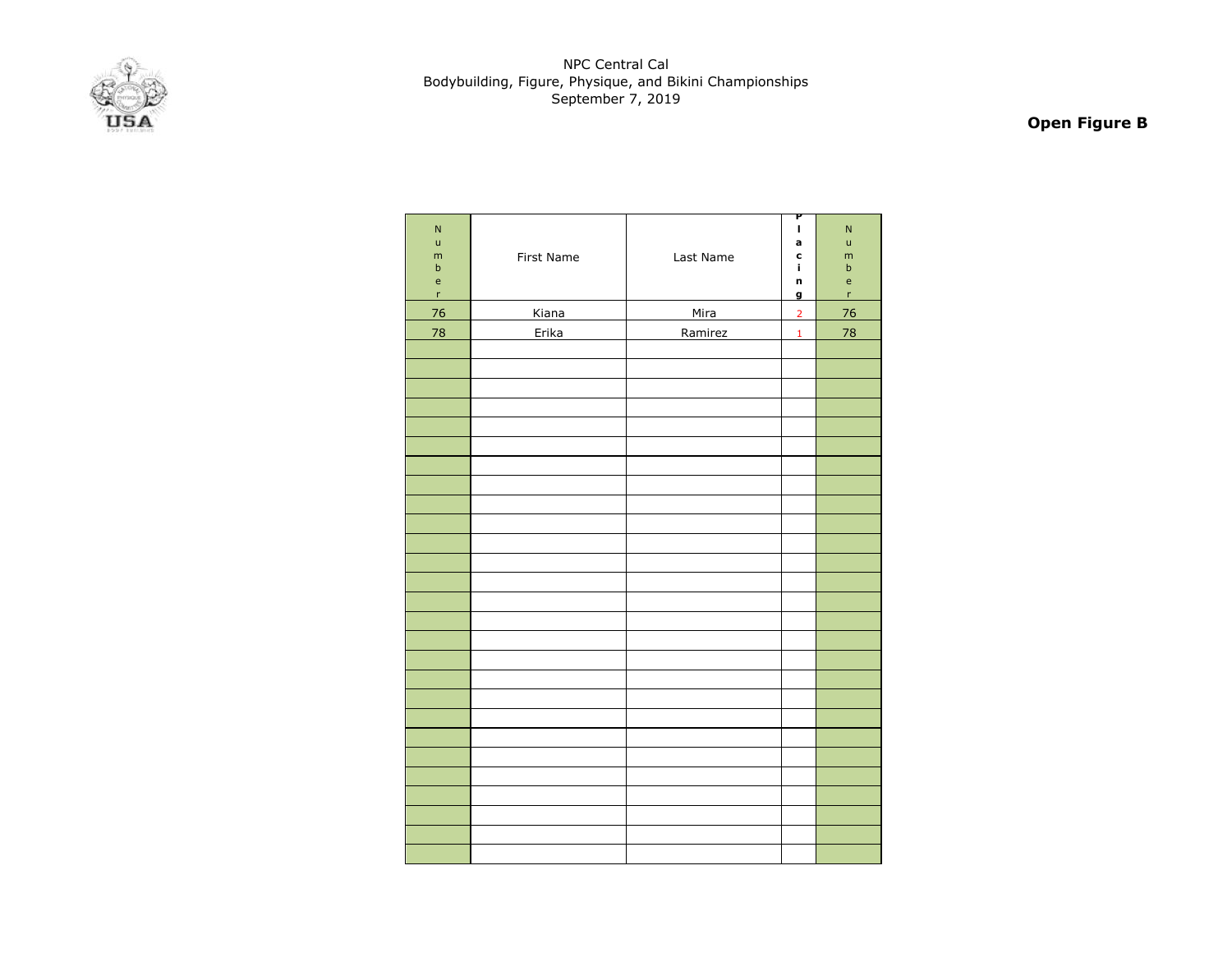

# **Open Figure C**

| $\mathsf{N}$<br>$\mathsf{u}%$<br>${\sf m}$<br>$\sf b$<br>$\mathsf{e}% _{0}\left( \mathsf{e}\right)$<br>$\mathsf{r}$ | First Name | Last Name  | P<br>I<br>a<br>c<br>í.<br>n<br>g | $\mathsf{N}$<br>ū<br>m<br>$\sf b$<br>e<br>$\mathsf{r}$ |
|---------------------------------------------------------------------------------------------------------------------|------------|------------|----------------------------------|--------------------------------------------------------|
| 77                                                                                                                  | Heidi      | Hallenberg | $\mathbf 1$                      | 77                                                     |
|                                                                                                                     |            |            |                                  |                                                        |
|                                                                                                                     |            |            |                                  |                                                        |
|                                                                                                                     |            |            |                                  |                                                        |
|                                                                                                                     |            |            |                                  |                                                        |
|                                                                                                                     |            |            |                                  |                                                        |
|                                                                                                                     |            |            |                                  |                                                        |
|                                                                                                                     |            |            |                                  |                                                        |
|                                                                                                                     |            |            |                                  |                                                        |
|                                                                                                                     |            |            |                                  |                                                        |
|                                                                                                                     |            |            |                                  |                                                        |
|                                                                                                                     |            |            |                                  |                                                        |
|                                                                                                                     |            |            |                                  |                                                        |
|                                                                                                                     |            |            |                                  |                                                        |
|                                                                                                                     |            |            |                                  |                                                        |
|                                                                                                                     |            |            |                                  |                                                        |
|                                                                                                                     |            |            |                                  |                                                        |
|                                                                                                                     |            |            |                                  |                                                        |
|                                                                                                                     |            |            |                                  |                                                        |
|                                                                                                                     |            |            |                                  |                                                        |
|                                                                                                                     |            |            |                                  |                                                        |
|                                                                                                                     |            |            |                                  |                                                        |
|                                                                                                                     |            |            |                                  |                                                        |
|                                                                                                                     |            |            |                                  |                                                        |
|                                                                                                                     |            |            |                                  |                                                        |
|                                                                                                                     |            |            |                                  |                                                        |
|                                                                                                                     |            |            |                                  |                                                        |
|                                                                                                                     |            |            |                                  |                                                        |
|                                                                                                                     |            |            |                                  |                                                        |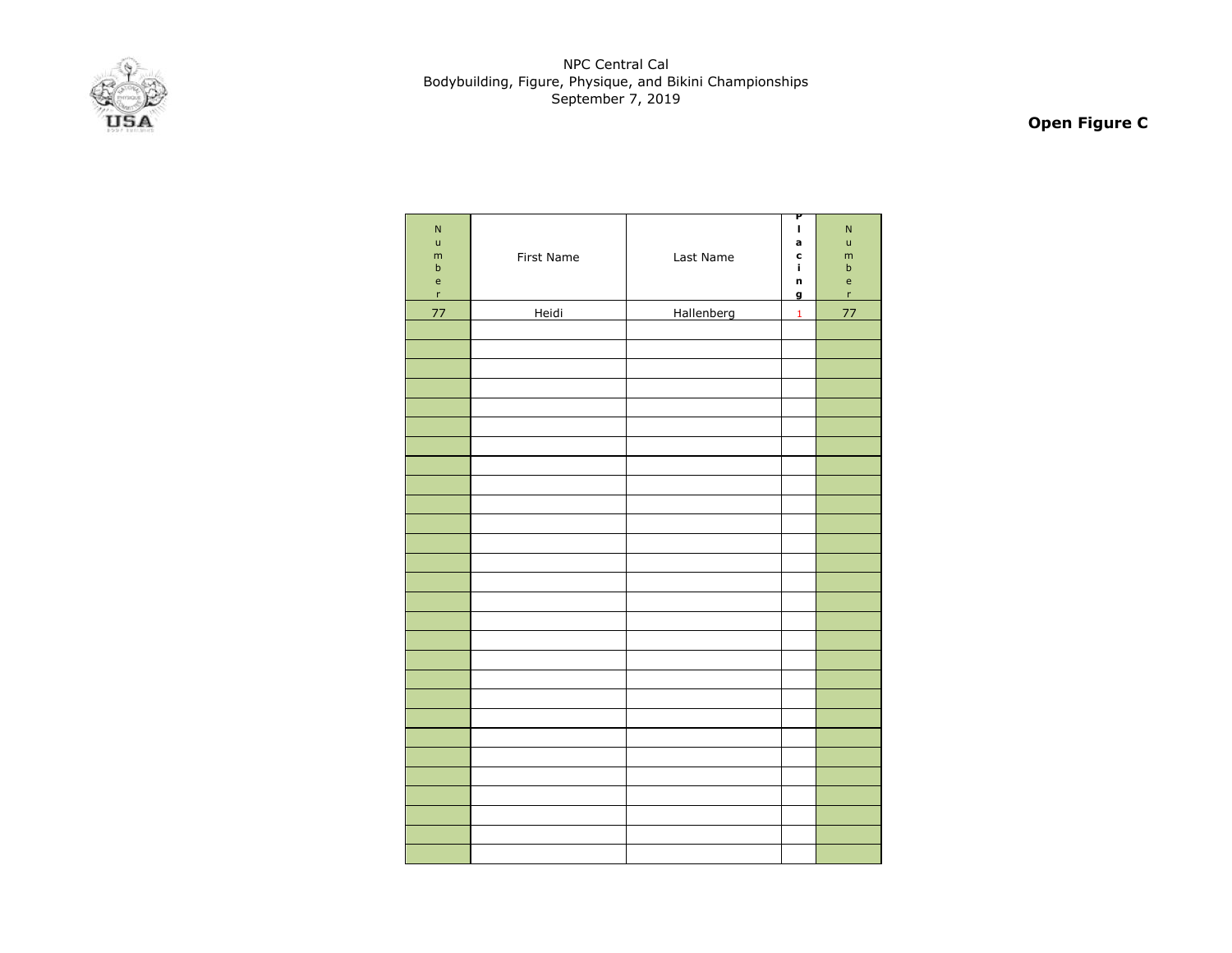

# **Open Figure D**

| $\mathsf{N}$<br>$\mathsf{u}%$<br>${\sf m}$<br>$\sf b$<br>$\mathsf{e}% _{0}\left( \mathsf{e}_{0}\right)$<br>$\mathsf{r}$ | First Name | Last Name | P<br>$\mathbf{I}$<br>a<br>c<br>î,<br>n<br>g | N<br>ū<br>m<br>$\mathsf b$<br>$\mathsf{e}$<br>r |
|-------------------------------------------------------------------------------------------------------------------------|------------|-----------|---------------------------------------------|-------------------------------------------------|
| 91                                                                                                                      | Casey      | Gilday    | $\mathbf 1$                                 | 91                                              |
|                                                                                                                         |            |           |                                             |                                                 |
|                                                                                                                         |            |           |                                             |                                                 |
|                                                                                                                         |            |           |                                             |                                                 |
|                                                                                                                         |            |           |                                             |                                                 |
|                                                                                                                         |            |           |                                             |                                                 |
|                                                                                                                         |            |           |                                             |                                                 |
|                                                                                                                         |            |           |                                             |                                                 |
|                                                                                                                         |            |           |                                             |                                                 |
|                                                                                                                         |            |           |                                             |                                                 |
|                                                                                                                         |            |           |                                             |                                                 |
|                                                                                                                         |            |           |                                             |                                                 |
|                                                                                                                         |            |           |                                             |                                                 |
|                                                                                                                         |            |           |                                             |                                                 |
|                                                                                                                         |            |           |                                             |                                                 |
|                                                                                                                         |            |           |                                             |                                                 |
|                                                                                                                         |            |           |                                             |                                                 |
|                                                                                                                         |            |           |                                             |                                                 |
|                                                                                                                         |            |           |                                             |                                                 |
|                                                                                                                         |            |           |                                             |                                                 |
|                                                                                                                         |            |           |                                             |                                                 |
|                                                                                                                         |            |           |                                             |                                                 |
|                                                                                                                         |            |           |                                             |                                                 |
|                                                                                                                         |            |           |                                             |                                                 |
|                                                                                                                         |            |           |                                             |                                                 |
|                                                                                                                         |            |           |                                             |                                                 |
|                                                                                                                         |            |           |                                             |                                                 |
|                                                                                                                         |            |           |                                             |                                                 |
|                                                                                                                         |            |           |                                             |                                                 |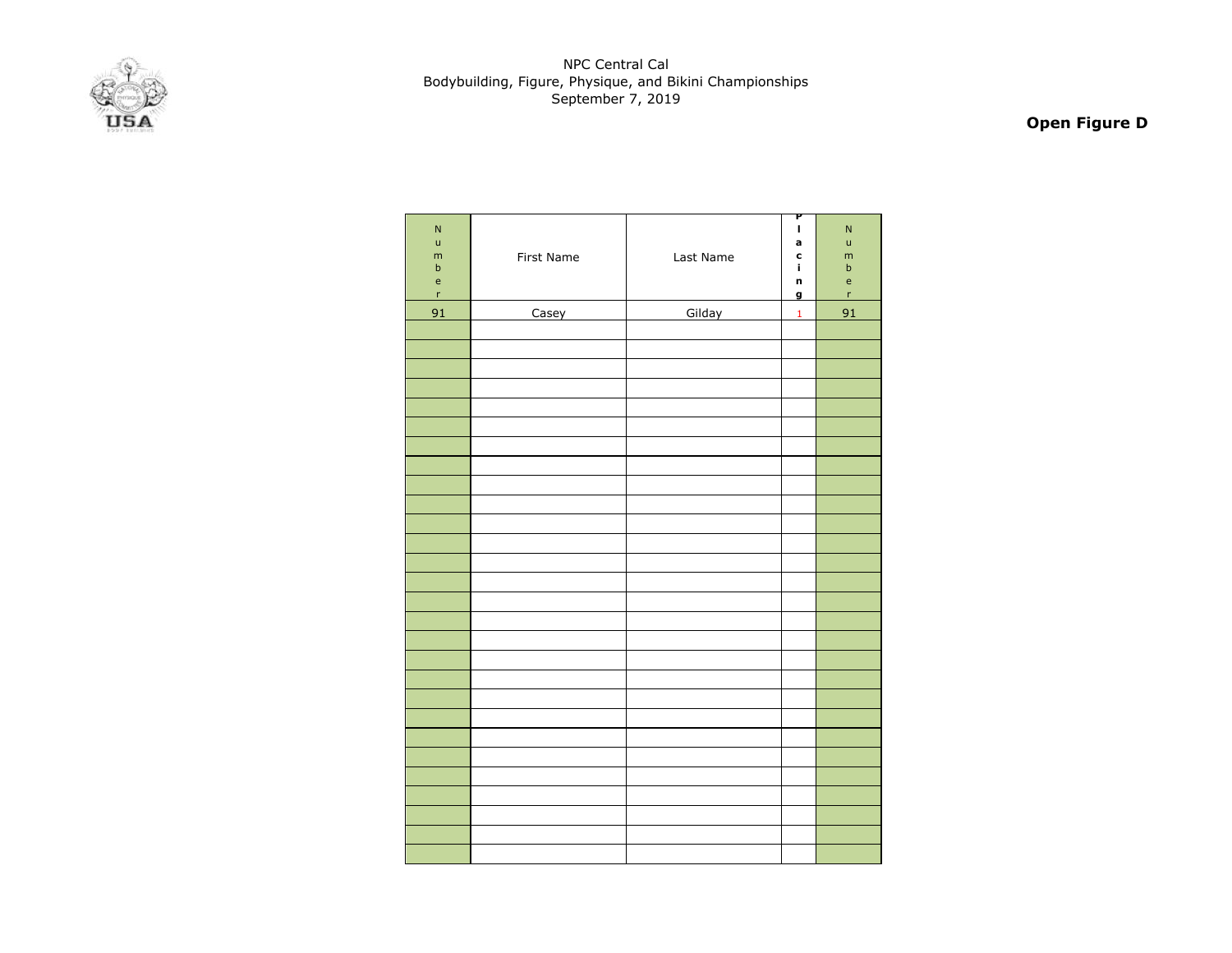

**Womens Physique Overall**

| $\mathsf{N}$<br>$\mathsf{u}$<br>m<br>$\mathsf b$<br>$\mathbf{e}$<br>r | First Name | Last Name | Class                    | a<br>c<br>ĩ.<br>$\mathbf{n}$<br>$\mathbf{g}$ |
|-----------------------------------------------------------------------|------------|-----------|--------------------------|----------------------------------------------|
| 70                                                                    | Carolyn    | Montross  | <b>Womens Physique A</b> | $\mathbf{1}$                                 |
| 71                                                                    | Pamela     | Porter    | <b>Womens Physique B</b> | $\overline{2}$                               |
|                                                                       |            |           |                          |                                              |
|                                                                       |            |           |                          |                                              |
|                                                                       |            |           |                          |                                              |
|                                                                       |            |           |                          |                                              |
|                                                                       |            |           |                          |                                              |
|                                                                       |            |           |                          |                                              |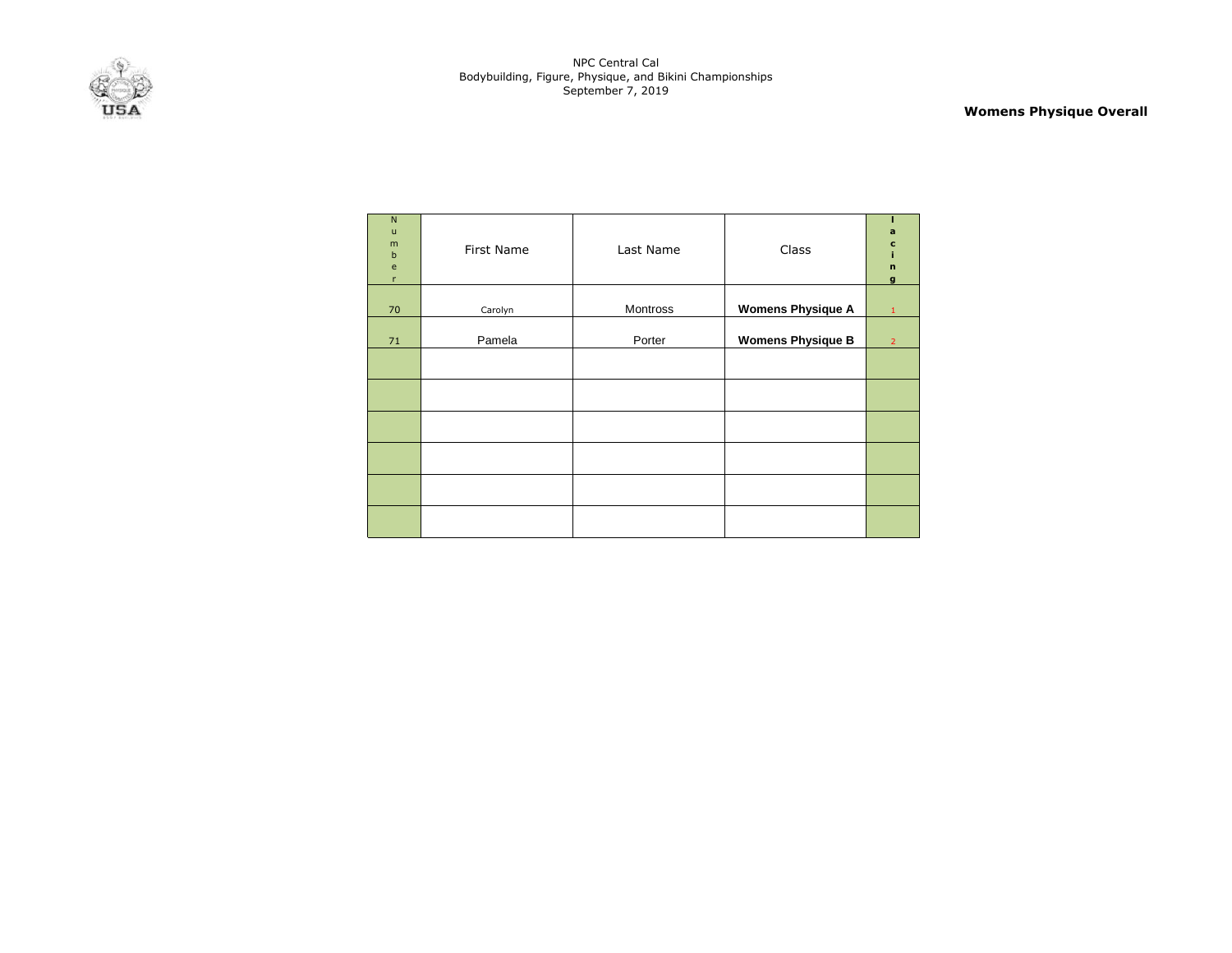

**Masters Figure 35+ Overall**

| N<br>$\mathsf{u}$<br>m<br>$\mathbf b$<br>e<br>$\mathsf{r}$ | First Name | Last Name | Class               | a<br>c<br>$\mathbf n$<br>g |
|------------------------------------------------------------|------------|-----------|---------------------|----------------------------|
| 72                                                         | Nina       | Jones     | Masters Figure 35+A | 1                          |
| 126                                                        | Michelle   | Upchurch  | Masters Figure 35+B | $\overline{2}$             |
|                                                            |            |           |                     |                            |
|                                                            |            |           |                     |                            |
|                                                            |            |           |                     |                            |
|                                                            |            |           |                     |                            |
|                                                            |            |           |                     |                            |
|                                                            |            |           |                     |                            |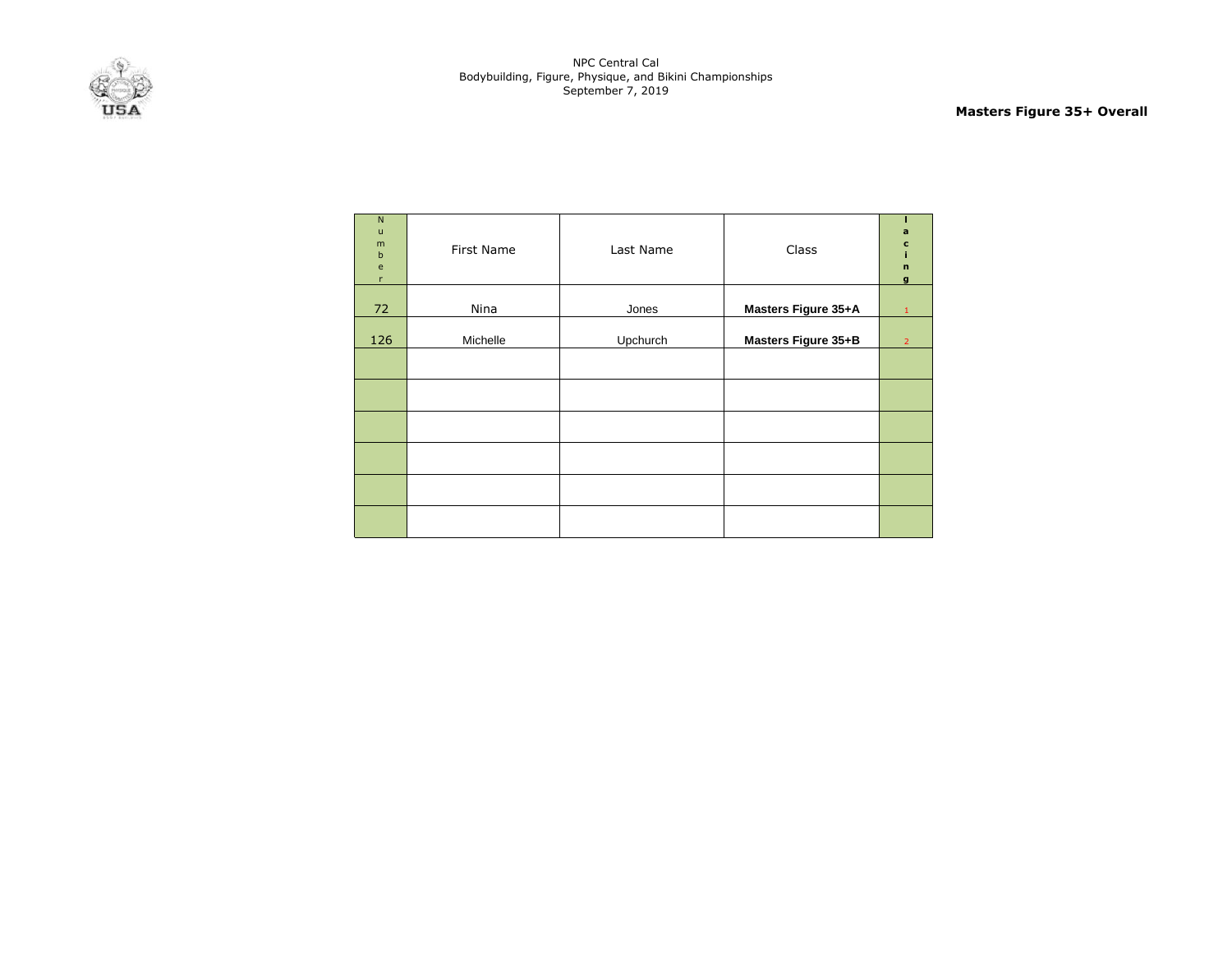

**Novice Figure Overall**

| $\mathsf{N}$<br>$\mathsf{u}$<br>m<br>$\sf b$<br>$\mathbf{e}% _{t}\left( t\right)$<br>$\mathsf{r}$ | First Name | Last Name  | Class                  | a<br>c<br>i<br>$\mathbf{r}$<br>$\mathbf{g}$ |
|---------------------------------------------------------------------------------------------------|------------|------------|------------------------|---------------------------------------------|
| 70                                                                                                | Carolyn    | Montross   | <b>Novice Figure A</b> | 1                                           |
| 80                                                                                                | Kaitlin    | Martindale | <b>Novice Figure B</b> | $\overline{2}$                              |
|                                                                                                   |            |            |                        |                                             |
|                                                                                                   |            |            |                        |                                             |
|                                                                                                   |            |            |                        |                                             |
|                                                                                                   |            |            |                        |                                             |
|                                                                                                   |            |            |                        |                                             |
|                                                                                                   |            |            |                        |                                             |